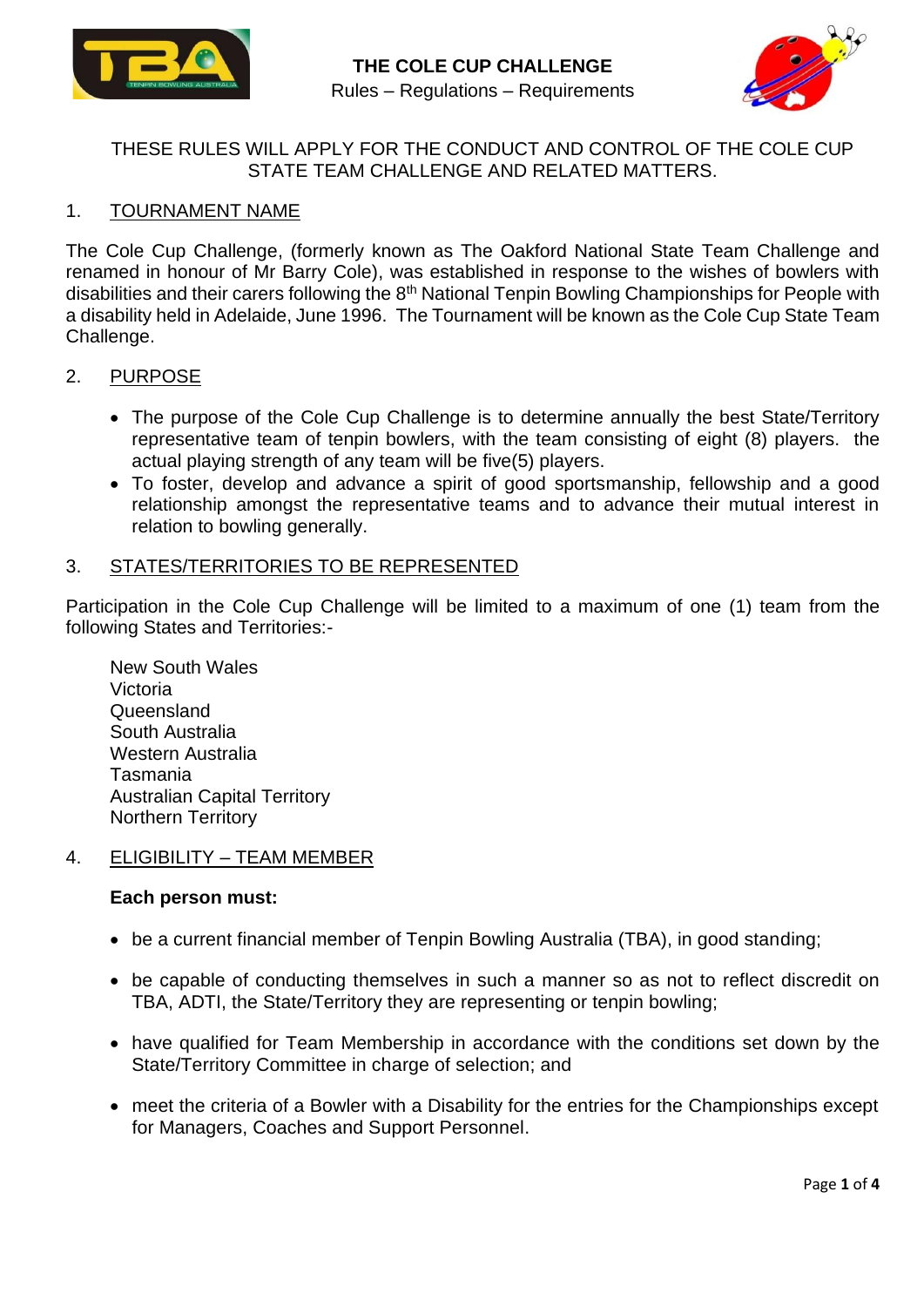# **THE COLE CUP CHALLENGE**

#### Rules – Regulations – Requirements

#### **Each competitor must:**

- have bowled a minimum of 18 games in any structured competition (where an average is kept for future use) at the time of cut off of averages for the championships;
- meet the criteria of a Bowler with a Disability; and
- have completed an All Events entry in the Nationals of that year (ie bowl in singles, doubles and teams) prior to the commencement of the Cole Cup.

### **Coaches**

All applicants for the position of Coach of a State/Territory Team must hold at least a current Level 1 Accreditation under the TBA National Coaching Accreditation Scheme. If a State cannot supply a coach then the State/Territory/Zone can apply to another state for a suitable coach to be selected.

### **Managers**

All applicants for the position of Manager of a State/Territory Team must hold a State Team Manager's Certificate.

#### 5. SELECTION OF TEAMS

- Teams will be selected by the Disabilities Committee of the respective State/ Territory Association.
- Individual bowler's record sheets (Standing Sheet) at cut off of averages must be provided to the Tournament Director.
- The roster of players for each team in the Cole Cup Challenge may not exceed eight (8) players. The actual playing strength/line-up for any match will be five (5) players drawn from the roster submitted.
- Reserves, each state/territory may nominate two (2) reserves in the case of injury/nonattendance along with the team of eight (8). State Managers must inform the Tournament Director preceding the start of play for reserves to be eligible.
- All players must participate in at least 1 round, except in cases of emergency.
- Each State/Territory Disability Committee must advise the Tournament Director by the third Friday in May, of the names and details of their Team Members. Failure to provide this information by the prescribed time may result in a forfeit by that State/Territory.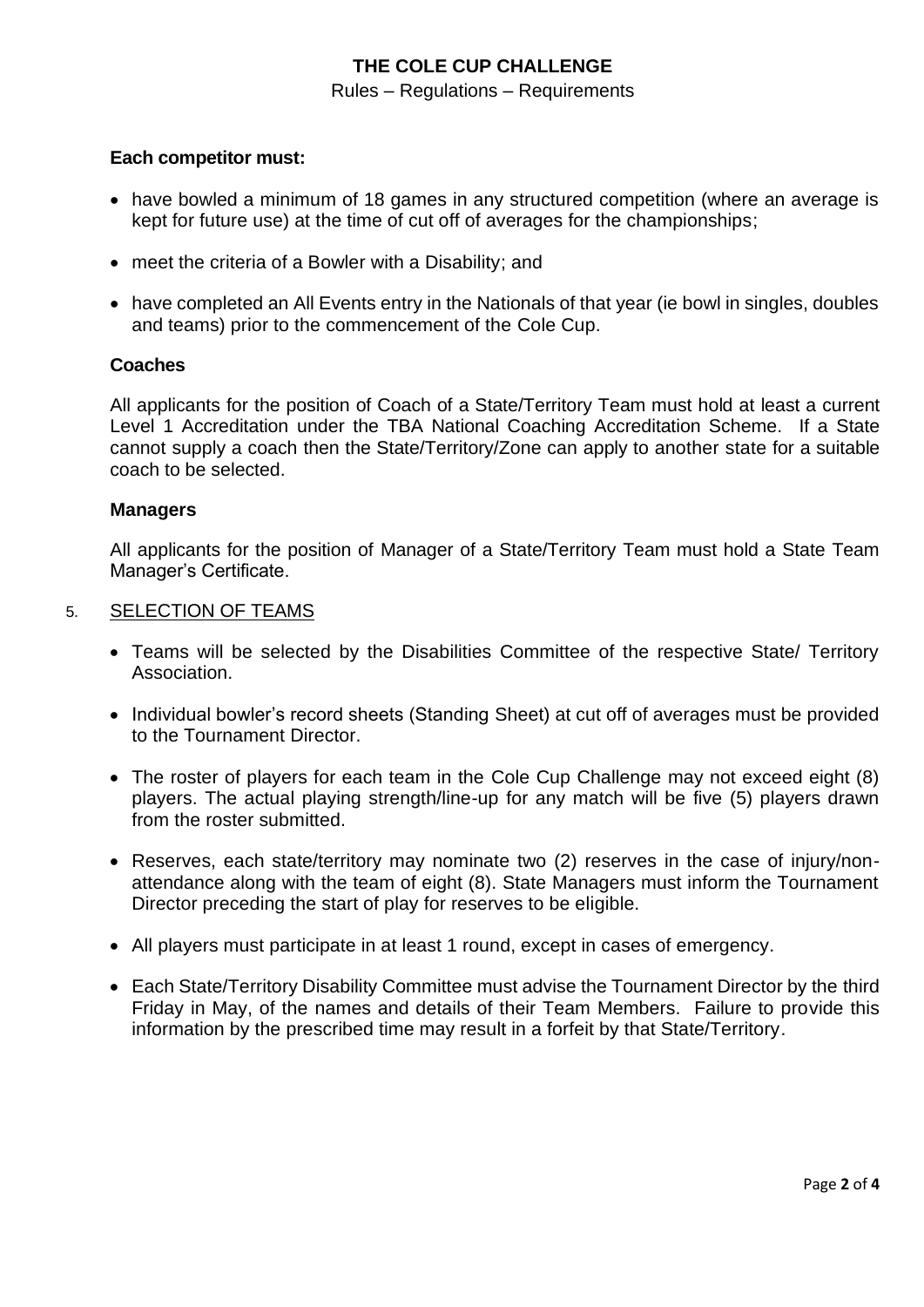## **THE COLE CUP CHALLENGE**

#### Rules – Regulations – Requirements

### 6. BOWLING FEES

The Tournament Committee may pay for the bowling fees (cost of games) associated with the Cole Cup Challenge. In the event the Tournament Committee is unable to pay these fees, each State/Territory will be responsible for their own team. Each State/Territory will be notified in advance if this becomes necessary.

#### 7. VENUE

The Cole Cup Challenge will be conducted in the host centre used for the conduct of the Australian Disability Championships, and will take place on the Wednesday of the second week of the Championships.

#### 8. CONTROL OF MATCHES

The Tournament Director will be responsible for all Tournament preparations, and conduct the matches whilst in progress. The appointed Tournament Director may appoint/engage such assistance as deemed necessary to ensure the successful conduct of the Tournament.

#### 9. ENTERING AVERAGES

The rules governing the entering average for a Team Member will be the same as stipulated by the Australian Disability Championships Rules and Regulations.

#### 10. HANDICAP SYSTEM

The handicap allowance shall be 100 percent and shall be figured on the difference between each individual's average and a base figure at least 10 pins higher than the highest average in the competition so every bowler has a positive handicap.

#### 11. FORMAT FOR MATCHES

- Teams will be opposed against each other for one complete round of matches over such time as may be considered necessary, according to the number of participating teams.
- Each match will be one full team game, and in the event of two or more teams not being represented, the number of matches will be determined by the Tournament Director.
- In the event that an odd number of States/Territories are represented, the team scheduled to play the bye will bowl and must exceed their blind score (within 9 pins is a win, 10 under is a draw and 11 or more under is a loss). For the team points (within 49 pins is a win, 50 under is a draw and 51 or more under is a loss).
- In the event that one or more of the nominated team members are unable to bowl, due to an emergency occurrence prior to the commencement of, or during the actual Tournament, such that five (5) players are not available to play, the team will be filled by such eligible bowlers as are necessary, provided that their inclusion is approved by the Tournament Director or appointed delegate. The decision as to what constitutes an emergency will be determined by the Tournament Director or the appointed delegate.